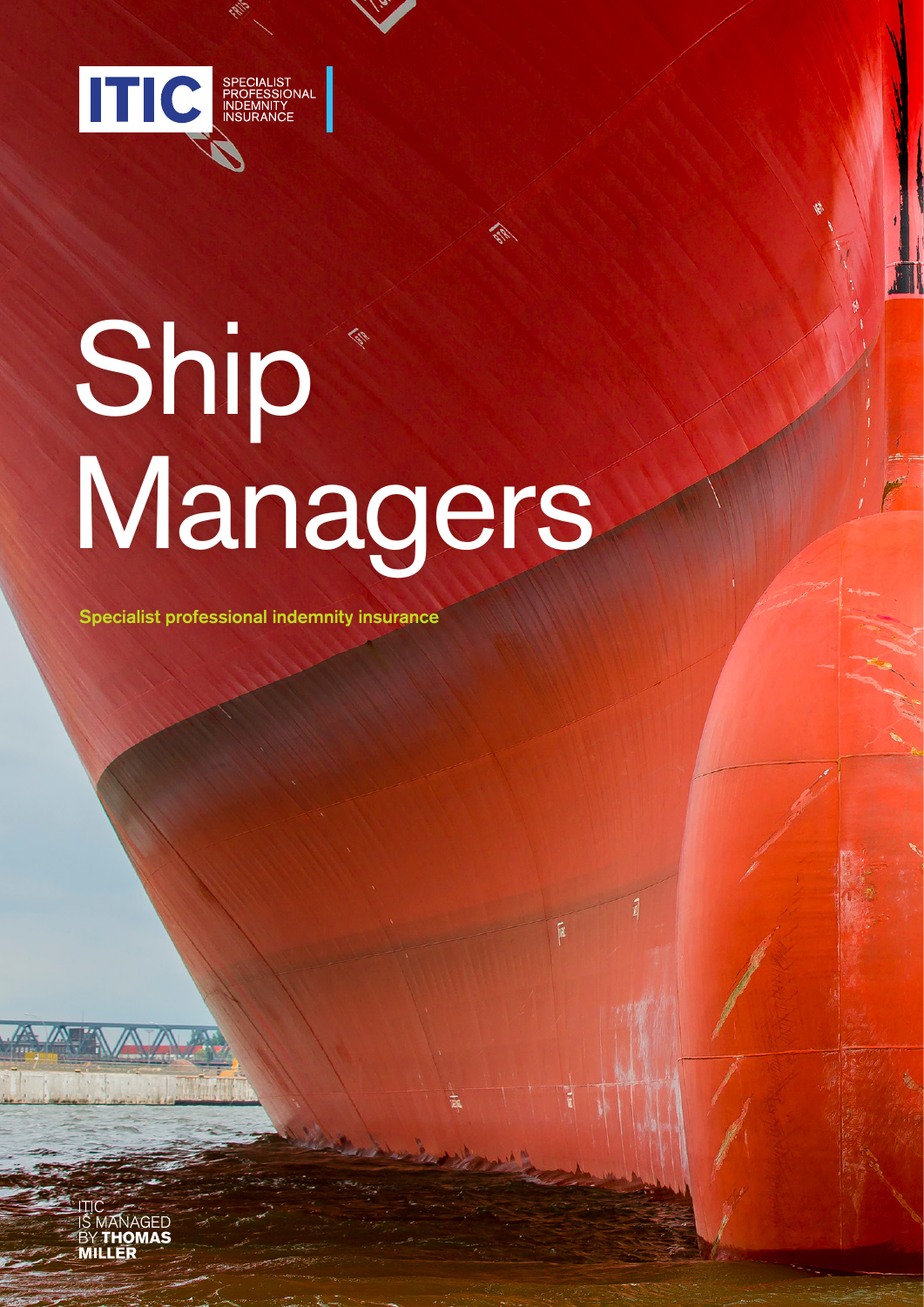### Professional indemnity insurance for ship managers

### Expert view

ITIC is the leading provider of professional indemnity insurance to ship managers, insuring more than 150 companies worldwide. The team at ITIC has a complete understanding of the risks, combined with a high degree of claims experience.

Examples of claims:

- Failure to maintain ship one of the largest claims paid by ITIC was as a result of a delay to the repair of a ship.
- Appointing unqualified crew if the crew are not certified to perform the jobs for which they are hired, the owner will be in breach of the terms of his insurances and the ship manager will be liable.
- Failure to arrange insurance ITIC has seen reports of claims against ship managers where banks or ship owners have sued them for negligence in failing to arrange adequate insurance.
- **Error in fixing ship for example a ship with a** Cyprus flag being fixed to discharge in Turkey.

### Policy highlights

- **Worldwide professional indemnity** (errors & omissions) cover
- **Legal defence costs insurance**
- **Automatic cover for subcontractors**
- **Contractual risk management guidance**
- **Quality loss prevention advice**
- **No external shareholders**
- **Support from worldwide network** of correspondents
- **Discretionary insurance adjudicated upon** by fellow transport industry professionals
- Mutual dividends paid at renewal
- **Underwritten with industry knowledge**

The above list is merely to show examples of the areas ITIC covers. If your particular field is not included, just contact ITIC to discuss your needs.

### Why choose TIC ?

| <b>ITIC provides professional</b><br>indemnity insurance at cost | ITIC is the mutual insurer of the transport industry with no external shareholders<br>to take a profit from the business.                                                                                                                                                                                     |
|------------------------------------------------------------------|---------------------------------------------------------------------------------------------------------------------------------------------------------------------------------------------------------------------------------------------------------------------------------------------------------------|
| <b>ITIC will provide a</b><br>sympathetic approach               | ITIC understands that you will often have commercial relationships which will<br>need preserving and will work with you to allow that business association to<br>continue. ITIC's unique insurance cover could support any claim which may<br>not normally be paid by another professional indemnity insurer. |
| <b>ITIC understands your business</b>                            | ITIC's specialist knowledge of your business will make it quicker and easier<br>for you to obtain advice and support on a claim under your professional<br>indemnity insurance.                                                                                                                               |
| <b>ITIC</b> is more than just insurance                          | As an assured at ITIC you will receive support from a team who understand<br>the unique situations and liabilities that your business faces.                                                                                                                                                                  |
| <b>ITIC pays dividends annually</b>                              | Surplus funds have been paid out to the members in the form of continuity<br>credit since 1994.                                                                                                                                                                                                               |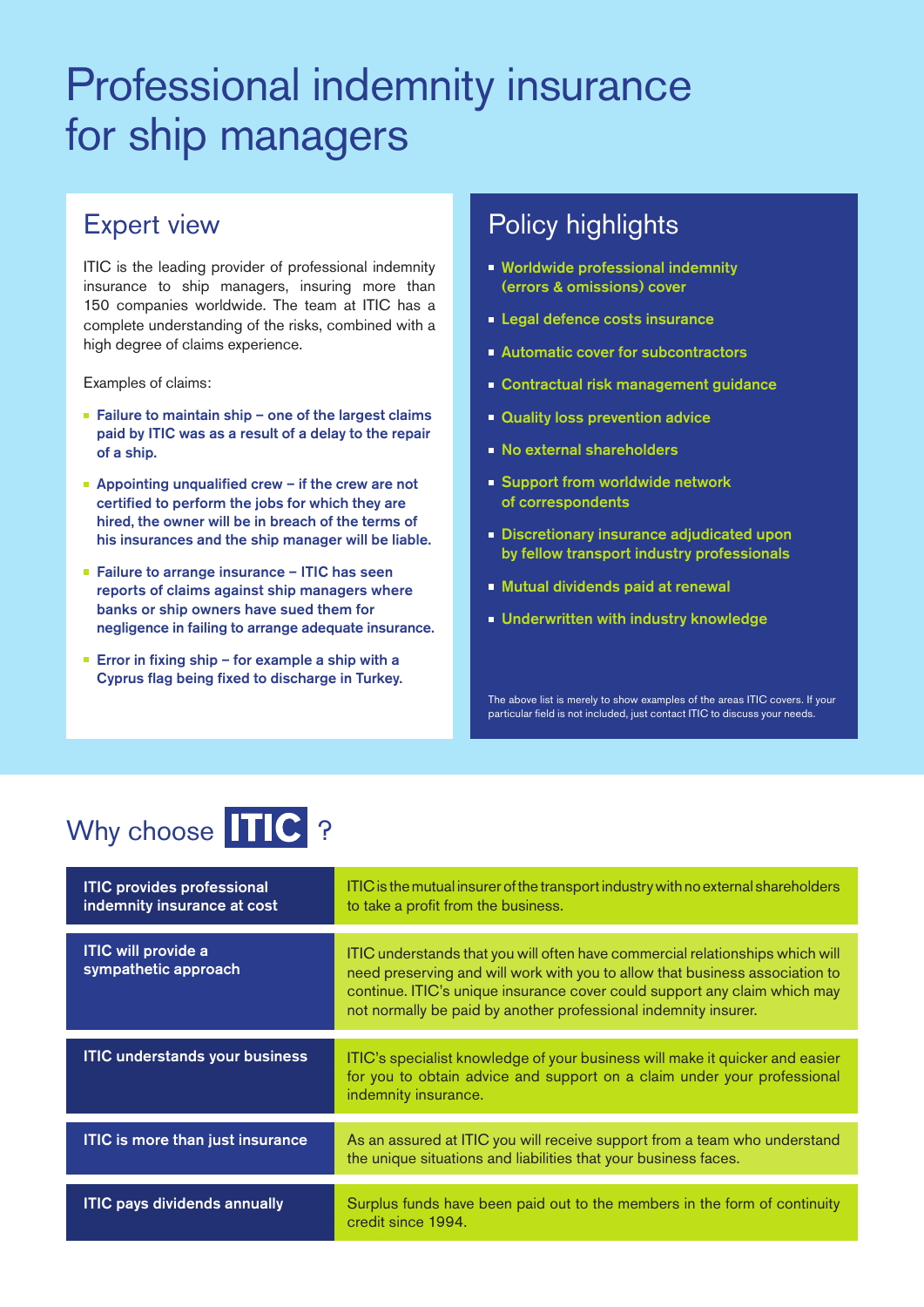

Any ship manager will face day-to-day exposure to risk, but will be able to rely on ITIC to help reduce any potential hazards. To demonstrate potential liabilities in this sector, the following claims scenarios may be helpful.

## Check the ship before Oily problems<br>taking it on!

A ship manager accepted the management of a ship, but had not inspected it. In fact due to a high staff turnover in their technical department, nobody from the manager's office visited the ship. The owners went on board some ten months after it had been under management and were appalled at the condition of the ship and immediately made a claim against the managers for failing to manage and maintain the ship.

The ship was old and had probably not been in the best of conditions when the managers took it over. However, they had no proof of this. The owners brought a claim of over US\$ 400,000 against the managers. There was no starting point/initial survey on which to commence negotiations.

### A tale of two sea charts

A tanker had changed from hard copy sea charts to electronic sea charts and it was a Flag State requirement that the second officer had an ECDIS Certificate. Unfortunately the ship manager overlooked this requirement and the second officer assigned by the ship manager did not have this certificate. A subsequent routine vetting inspection by one of the oil majors revealed the mistake and the oil major informed the ship manager that the ship had been put on technical hold. A technical hold can only be lifted after a new oil major vetting, which can take up to six months. In the meantime the trading flexibility of the tanker had been reduced and the earnings had reduced similarly. The owners claimed the difference in earnings from the manager.

A number of governments are increasingly involving the private sector in their research and development. A ship manager contracted with the owner of an experimental hull platform to manage, operate and maintain it for a navy.

One of the manager's duties entailed the changing and analysis of the main engine lube oil. Over a period of only two years, it was necessary to change the lube oil 27 times. On each occasion, an independent testing company found a high debris content and fuel oil, from which it appeared that the lube oil was not acting adequately as a lubricant. Despite these results, the ship manager failed to properly investigate the cause of the persistent problem and eventually the ship suffered engine failure.

A report concluded that the lube oil had been providing inadequate lubrication, and that a prudent and competent superintendent should have conducted further investigations. The owner presented a claim for GBP 800,000, which included many consequential damages and losses. As the manager was obviously at fault, the claim was contested on quantum, rather than liability, and the owner's claim was eventually settled for GBP 590,000.